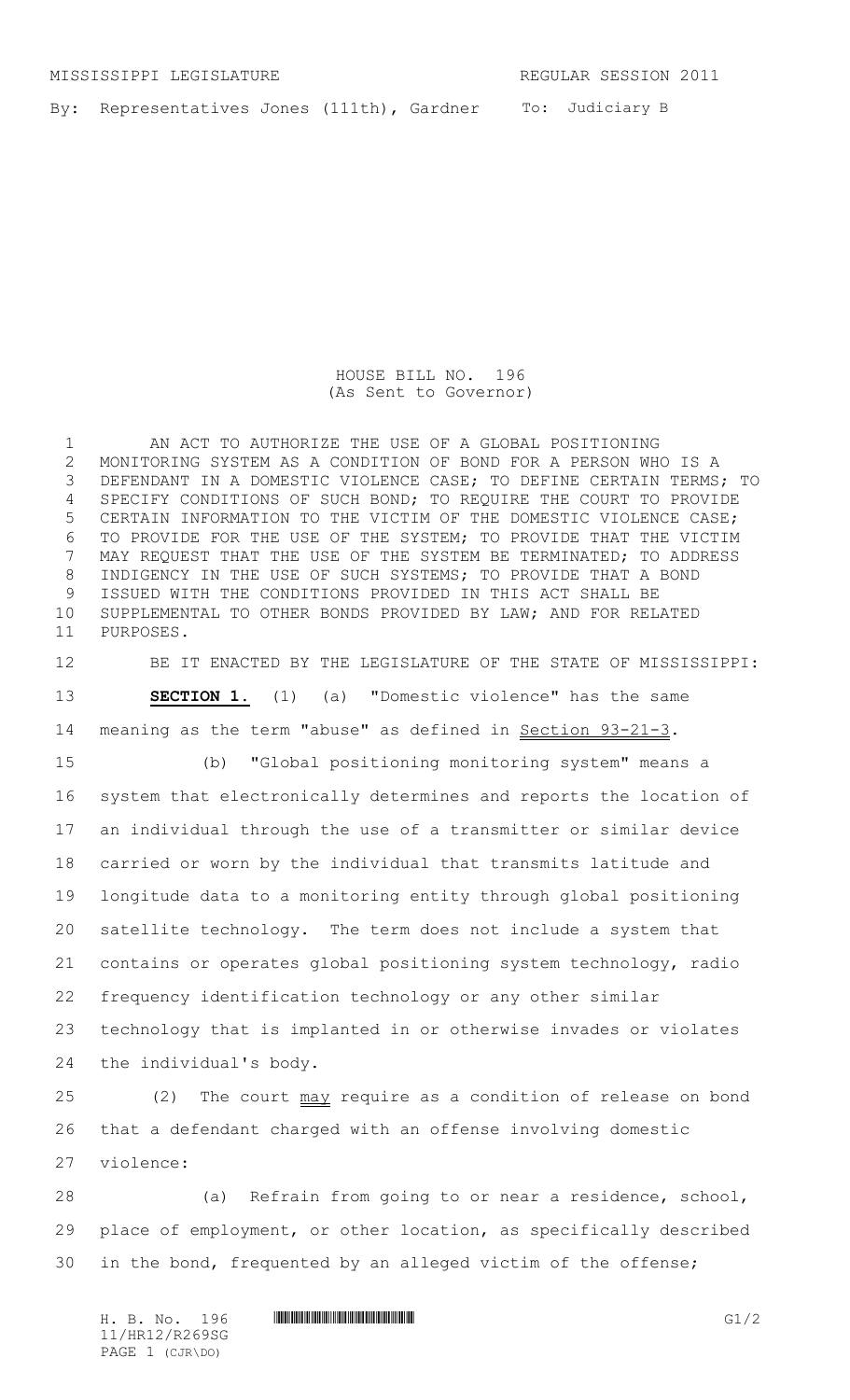(b) Carry or wear a global positioning monitoring system device and, except as provided by subsection (8), pay the costs associated with operating that system in relation to the defendant; or

 (c) If the alleged victim of the offense consents after receiving the information described by subsection (4) and, except as provided by subsection (8), pay the costs associated with providing the victim with an electronic receptor device that:

 (i) Is capable of receiving the global positioning monitoring system information from the device carried or worn by the defendant; and

 (ii) Notifies the victim if the defendant is at or near a location that the defendant has been ordered to refrain from going to or near under paragraph (a).

 (3) Before imposing a condition described by subsection (2)(a), the court must afford an alleged victim an opportunity to provide the court with a list of areas from which the victim would like the defendant excluded and shall consider the victim's request, if any, in determining the locations the defendant will be ordered to refrain from going to or near. If the court imposes a condition described by subsection (2)(a), the court shall specifically describe the locations that the defendant has been ordered to refrain from going to or near and the minimum distances, if any, that the defendant must maintain from those locations.

 (4) Before imposing a condition described by subsection (2)(c), the court must provide to an alleged victim information regarding:

 (a) The victim's right to participate in a global positioning monitoring system or to refuse to participate in that system and the procedure for requesting that the court terminate the victim's participation;

11/HR12/R269SG PAGE 2 (CJR\DO)

 $H. B. NO. 196$  . HERE AND A SECTION AND A SECTION AND REFERENCE ASSOCIATED ASSOCIATED ASSOCIATED ASSOCIATED ASSOCIATED ASSOCIATED ASSOCIATED ASSOCIATED ASSOCIATED ASSOCIATED ASSOCIATED ASSOCIATED ASSOCIATED ASSOCIATED ASSOC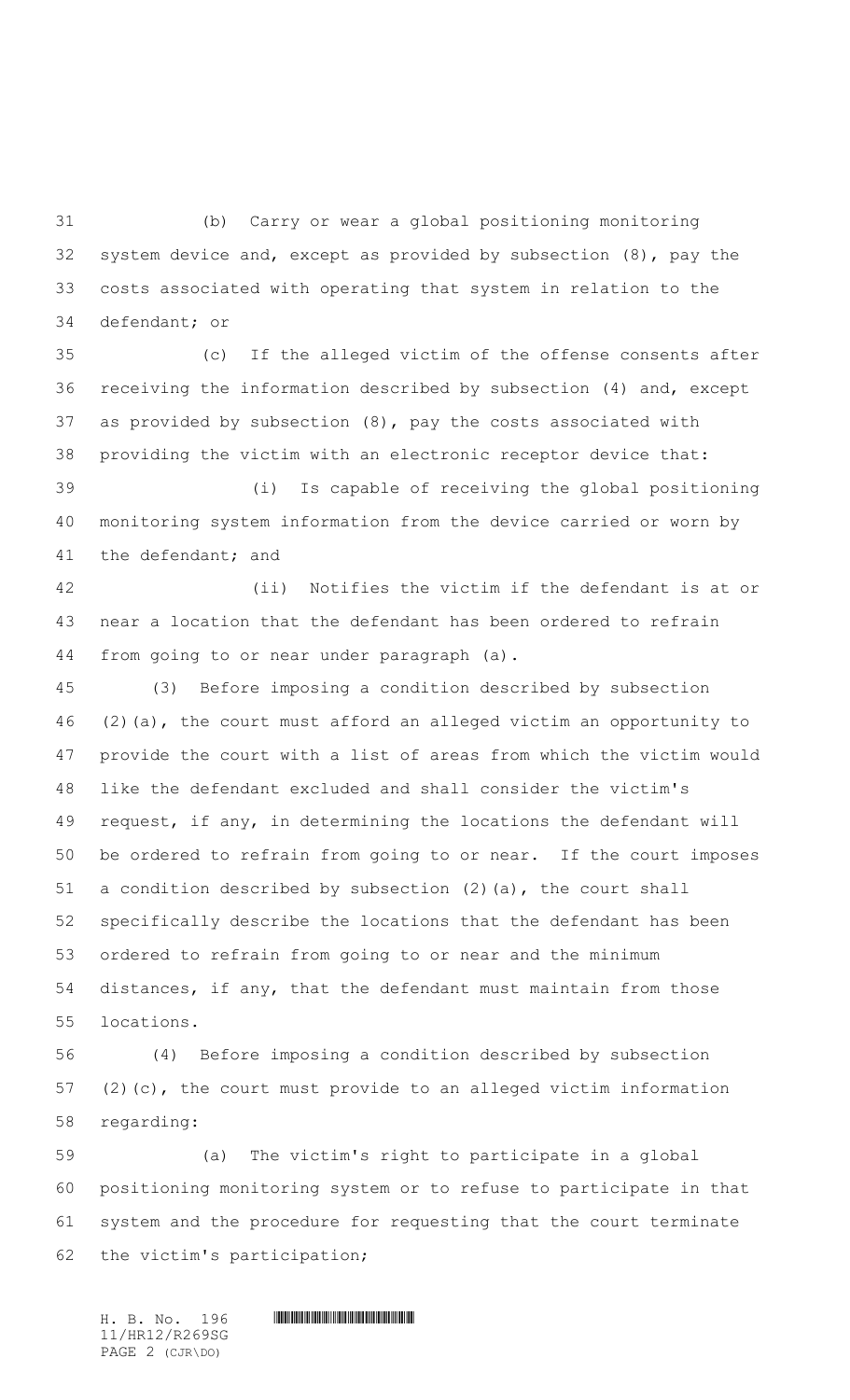(b) The manner in which the global positioning monitoring system technology functions and the risks and limitations of that technology, and the extent to which the system will track and record the victim's location and movements;

 (c) Any locations that the defendant is ordered to refrain from going to or near and the minimum distances, if any, that the defendant must maintain from those locations;

 (d) Any sanctions that the court may impose on the defendant for violating a condition of bond imposed under this section;

 (e) The procedure that the victim is to follow, and support services available to assist the victim, if the defendant violates a condition of bond or if the global positioning monitoring system equipment fails;

 (f) Community services available to assist the victim in obtaining shelter, counseling, education, child care, legal representation, and other assistance available to address the consequences of domestic violence; and

 (g) The fact that the victim's communications with the court concerning the global positioning monitoring system and any restrictions to be imposed on the defendant's movements are not confidential.

 (5) In addition to the information described by subsection (4), the court shall provide to an alleged victim who participates in a global positioning monitoring system under this section the name and telephone number of an appropriate person employed by a local law enforcement agency who the victim may call to request immediate assistance if the defendant violates a condition of bond imposed under this section.

 (6) In determining whether to order a defendant's participation in a global positioning monitoring system under this section, the court shall consider the likelihood that the defendant's participation will deter the defendant from seeking to

 $H. B. NO. 196$  . HENRICH SCHOOL SECTION AND THE SCHOOL SECTION AND RELATIONS 11/HR12/R269SG PAGE 3 (CJR\DO)